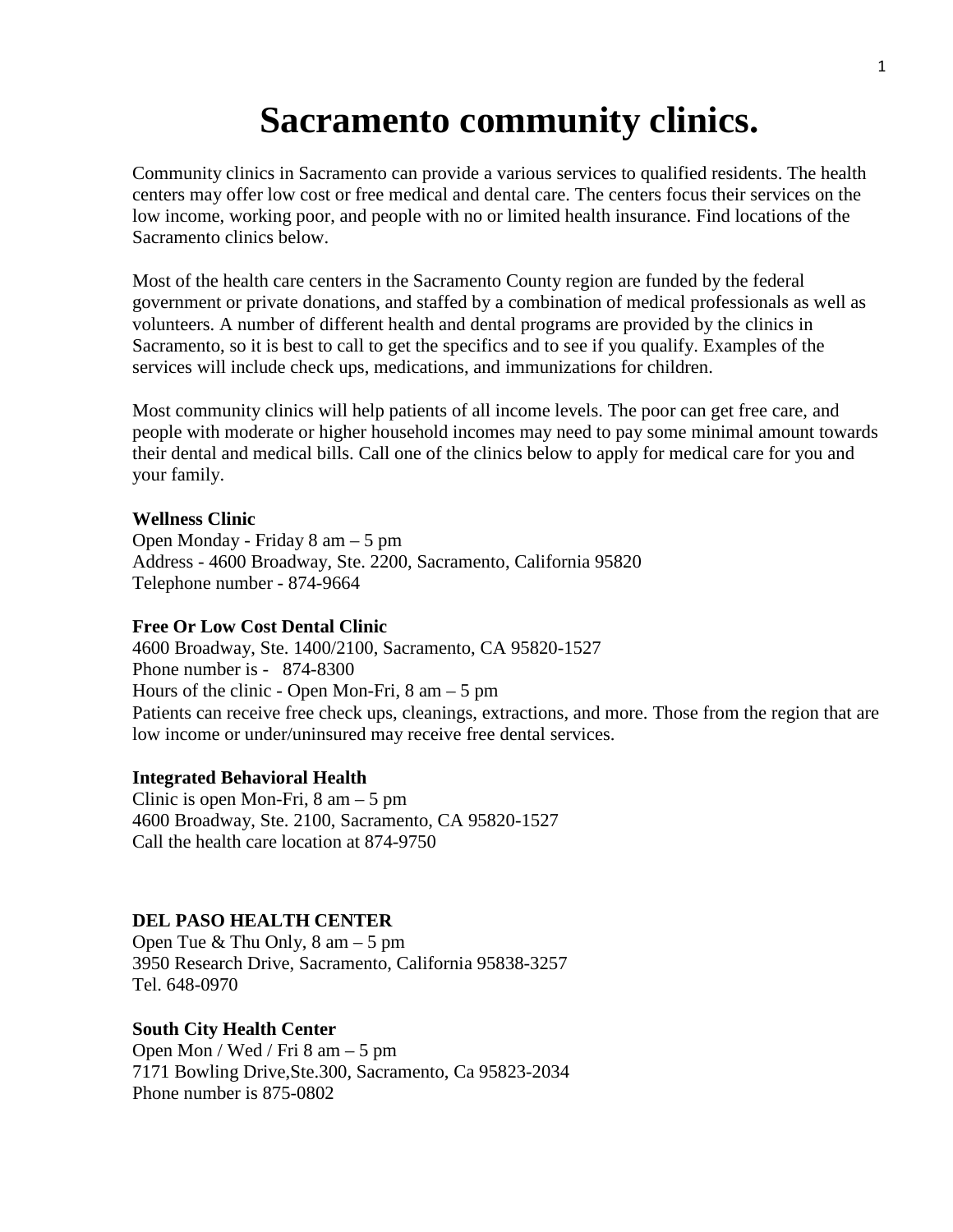# **PRIMARY CARE CENTER**

Open Mon-Fri, 8 am–5pm 4600 Broadway, Ste. 1100/1200, Sacramento, CA 95820-1527 Telephone 874-9670 Low income families, people who are homeless from the county or uninsured/underinsured may get help. Physicians and nurses check patients, offer treatment, cancer screenings, and referrals to local hospitals if needed.

# **Chest Clinic**

4600 Broadway, Ste. 1300, Sacramento, California 95820-1527 Phone number of the center is 874-9823 Hours - Open Mon-Fri, 8 am- 5 pm

# **RADIOLOGY**

Open Mon-Fri, 8 am –5 pm 4600 Broadway, Ste. 1400, Sacramento, California 95820-1527 Tel. 874-9522

#### **Refugee Clinic**

4600 Broadway, Ste. 2200, Sacramento, CA 95820-1527 Phone number is - 874-9750 Open Mon-Wed, 8 am – 5 pm Immigrants, migrants, farmworkers and refugees may receive free care.

## **Mercy Clinic/Loaves & Fishes**

Open Mon-Fri, 7:30 am – 4 pm 1321 North C St., Sacramento, California 95814 Dial 446-3345 A non-proft community clinic. Some basic medical and dental care is offered. Staff will offer referrals to providers of health and social services for specialty care.

#### **Bavanihan Clinic**

923 V Street, Sacramento, California 95818 Phone (916) 833-1112

#### **Sacramento Family Medical Clinic Carmichael**

Address - 3637 Mission Ave, #3, Sacramento, CA 95821 Dial the free clinic at - (916) 971-6702

#### **West Sacramento Medical Center**

155 15th Street, West Sacramento, California 95691 (916) 375-8981

#### **Sacramento Family Medical Clinic**

Community clinic is located at 2727 West Capitol Ave, West Sacramento, CA 95691 (916) 371-2275 Prescription medicine, laboratory, screenings, x-ray services, and referrals to specialty care practitioners in Sacramento County are all available.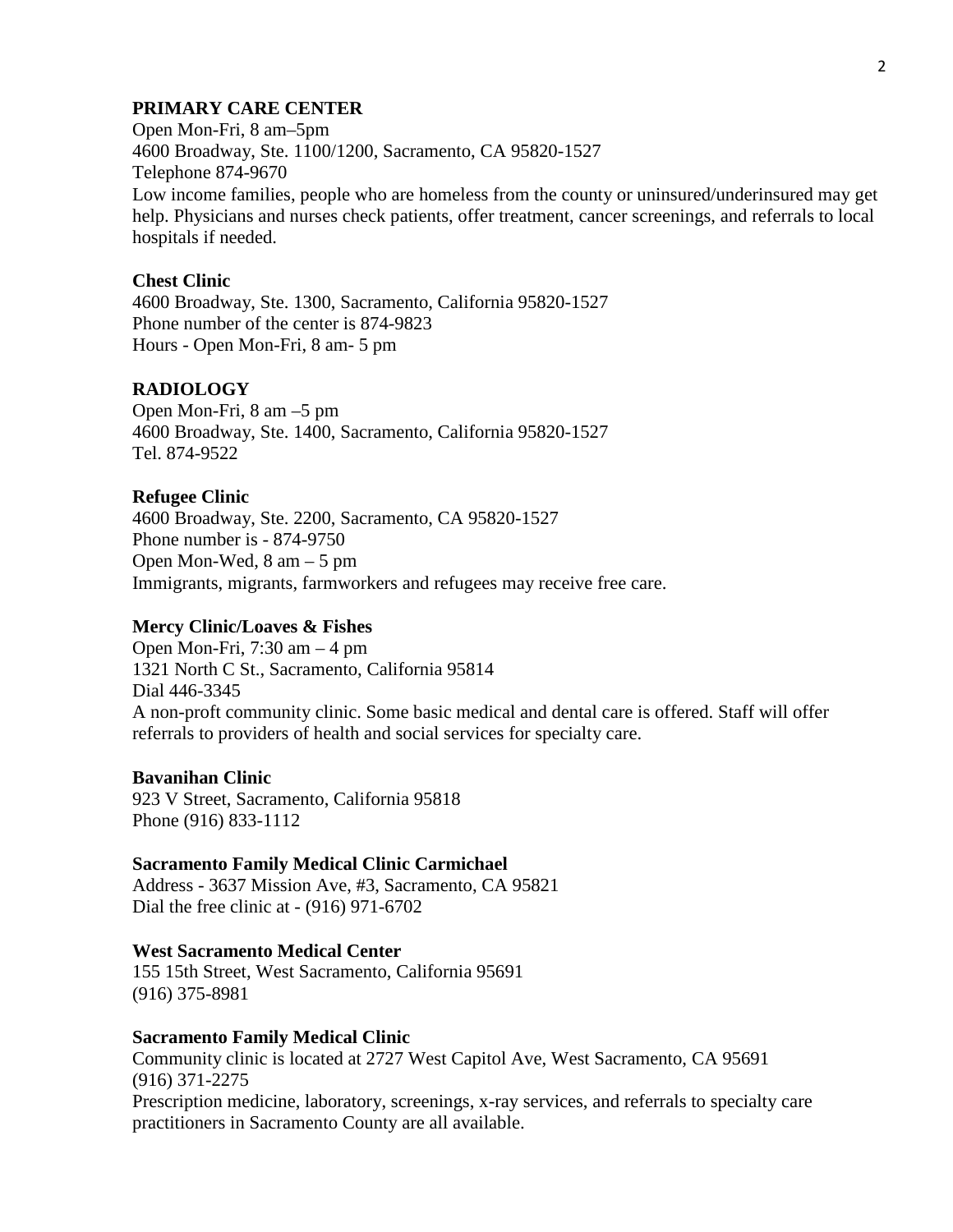#### **Sacramento County Primary Care Center**

Address - 4600 Broadway, Sacramento, California 95820 Call the clinic at - (916) 874-9670

#### **Mercy White Rock Family Center**

10495 White Rock Road, Rancho Cordova, CA 95670 Telephone number - (916) 364-0724

## **Sacramento Family Medical Clinic, Rancho Cordova**

2737 Woodberry Way, Rancho Cordova, CA 95670 The medical and dental center can be reached at (916) 363-2229

#### **Women's Health Specialists**

Location is Rancho Cordova Neighborhood Center 10665 Coloma Road, Suite C, Rancho Cordova, CA 95670 Telephone number is (916) 451-0621 The center will offer OBGYN, pediatric care, and general medicine to women and/or their children. A sliding fee scale is in place for reduced priced medical bills.

#### **Center for Community Health and Well-Being**

Home of The Birthing Project, 1900 T Street, Sacramento, California 95814 Telephone number of clinic is (916) 558-4800

#### **Planned Parenthood**

B Street Clinic, 201 29th Street, Suite B, Sacramento, California 95816 (916) 446-6921

#### **Sacramento Native American Health Center**

2020 J Street, Sacramento, CA 95814 (916) 341-0575

#### **Planned Parenthood**

Address - Capitol Plaza Health Center, 1125 10th Street, Sacramento, CA 95814 Dial (916) 446-2869 for information and services on medical and dental care in Sacramento.

# **CARES Clinic**

1500 21st Street, Sacramento, CA 95811 Telephone number - (916) 443-3299 Call the center for information on work and school physicals, lab work, flu and pneumonia vaccines, dental screenings, and low cost prescriptions for medicine.

## **Sacramento Community Clinic (South)**

7275 E. Southgate Drive, Sacramento, California 95823 Call the clinic at - (916) 428-3788 The non-profit, federally qualified clinic can arrange for diabetes and blood pressure checks, prescription drugs, annual check ups, and cancer screenings.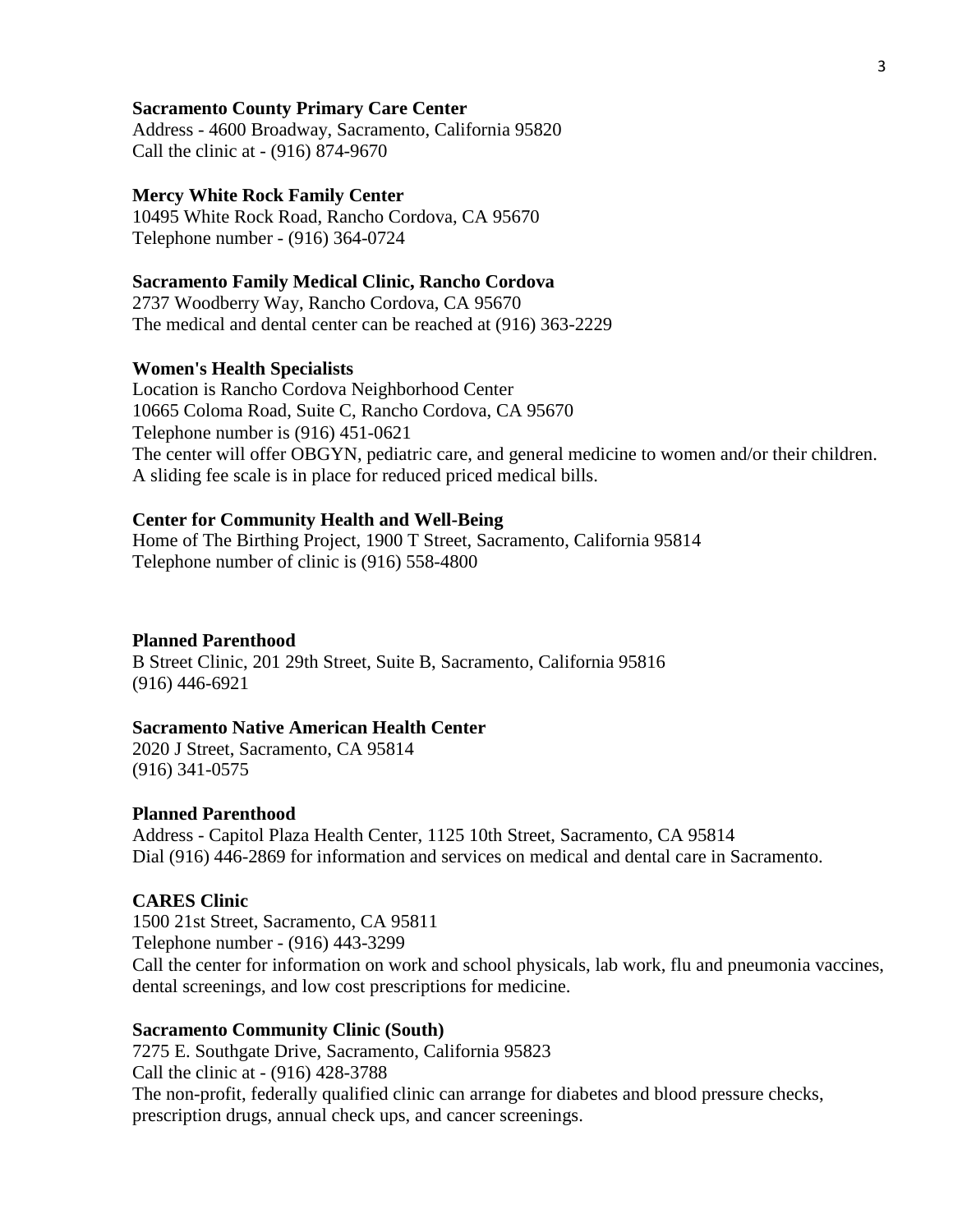#### **Sacramento Family Medical Clinic of South Sacramento**

Clinic address - 3811 Florin Road, #7, Sacramento, California 95823 Dial the clinic at - (916) 427-1227 May offer basic dental treatment, especially for children from low income families.

#### **CORE Medical Clinic**

Location - 2100 Capitol Ave, Sacramento, CA 95816 Dial the clinic at - (916) 442-4985 The center will use a sliding fee discount scale for those who can't afford to pay the full price on their hospital or medical bills.

#### **Clinica Tepati**

1820 J Street, Sacramento, CA 95814 Telephone number - (530) 752-7028

#### **Downtown Community Clinic - Health For All**

Address - 923 V Street, Sacramento, CA 95818

Phone number is (916) 448-6553 for information on free medical/dental care. Services in California include case management of specialty and inpatient services, dental care, check ups, and treatment of minor medical conditions. A leading clinic for the poor and less fortunate.

#### **The Effort**

Address - 1820 J Street, Sacramento, California 95811 Dial (916)325-5556 to speak to the Sacramento area community clinic.

#### **Freeport Clinic/South Area Community Clinic (Health For All)**

2118 Meadowview Road, Sacramento, California 95832 (916) 427-0368 Free care may be offered for the indigent and uninsured in Sacramento. Receive treatment for minor illnesses, family planning, and other support from the center.

#### **Imani Clinic - South City Health Center**

7171 Bowling Drive, Sacramento, CA 95823 Telephone number is (916) 734-5070

#### **Joan Viteri Memorial Clinic**

Location - 3647 40th Street, Sacramento, CA 95817 Call the clinic at - (916) 456 4849

# **Fruitridge Chiropractic**

Address - 4441 Fruitridge Road, Sacramento, California 95820 Phone number - (916) 454-1500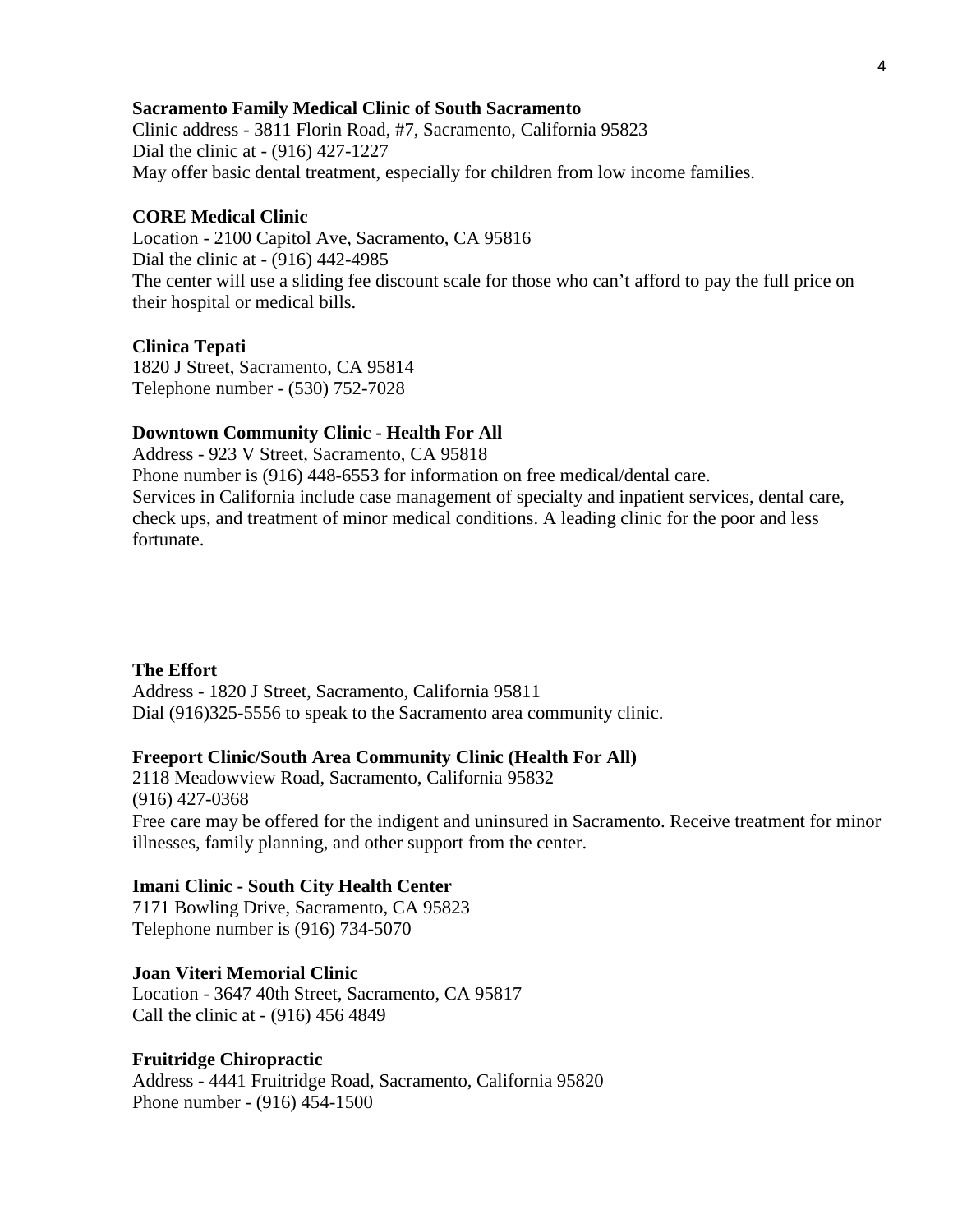#### **We Care Medical Center**

7248 South Land Park Drive, Suite 203, Sacramento, California 95831 Phone number is - (916)395-0826 Low income may receive general medicine, health screenings, and pediatric care. Both Medi-Cal and private insurance is accepted.

#### **Mercy Norwood Clinic**

Location - 3911 Norwood Avenue, Sacramento, CA 95838 Telephone number - (916) 929-8575

# **Health for All Las Palmas**

Location - 577 Las Palmas, Sacramento, CA 95815 (916) 924-6703

#### **Watt Ave Medical Center**

5710 Watt Ave., North Highlands, CA 95660 Call the clinic at - (916)344-8866

#### **Davis Community Clinic (Commimi Care Health Center)**

Address - 2051 John Jones Road, Davis, CA 95616 (530) 758-2060 Programs will coordinate preventive health care services, some of which are available for free. Care can be provided including treatment for basic medical problems, lab work, prenatal care, cancer screening, immunizations, medications, pharmacy services, and also dental exams and related services.

# **Peterson Clinic (CommuniCare Health Center)**

Center address - North Cottonwood Street, Woodland, California 95695 Phone number - (530) 666-89608

## **John H. Jones Community Clinic-Woodland (CommuniCare Health Center)**

804 Court Street, Woodland, CA 95695 Dial the clinic at - (530) 668-2400

#### **Mercy Clinic/Norwood**

3911 Norwood Ave., Sacramento, California 95660 Telephone number - (916) 929-8575 The regional clinic offers primary and specialty care services in Sacramento County.

#### **Mercy San Juan ER**

6501 Coyle Ave., Carmichael, California 95608 Call the clinic at - (916) 537-5117

# **Paul Horn Asian Clinic**

600 Broadway, Sacramento, CA 95818 (916) 445-0370